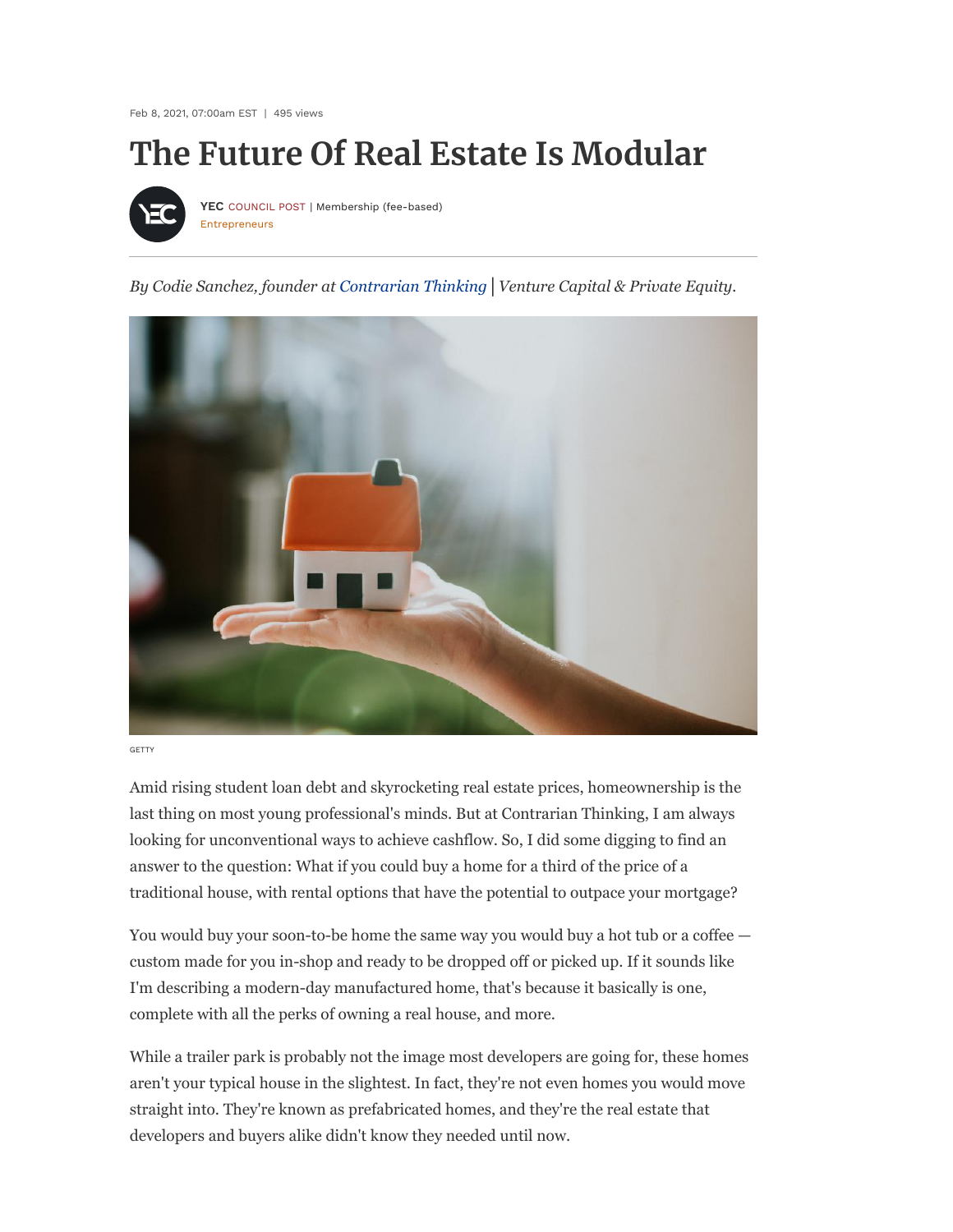Prefabricated homes essentially combine traditional homeownership with technology. They're typically pre-built through various methods such as 3-D printing before being transported to and assembled at a construction site. Modular homes are another form of prefabricated houses that are at least 70% prefabricated. Though they are placed on a permanent foundation, the structure itself is pre-built and created in sections, making it easy to take apart, transport and build. What's more, modern-day fabrication technology has caught up to modern-day design, making prefab homes is often not only cheaper than traditional "stick-built" houses, but potentially better looking and more sustainable.

MORE FOR YOU

**[Housing Is Miles Away From Being Affordable, These Builders Are Changing The Game](https://www.forbes.com/sites/jennifercastenson/2021/02/01/housing-is-miles-away-from-being-affordable-these-builders-are-changing-the-game/) [Fox News Lays Off Staffers As Trump Leaves Office](https://www.forbes.com/sites/nicholasreimann/2021/01/19/fox-news-lays-off-staffers-as-trump-leaves-office/) [Prefab Needs To Be Fixed Before It Can Save Housing](https://www.forbes.com/sites/jennifercastenson/2020/05/12/prefab-needs-to-be-fixed-before-it-can-save-housing/)**

#### **Real estate is still going hot.**

After recently looking at homes across six different locations in the U.S., we are looking for a getaway, and we weren't alone. Spurred by a pandemic-induced great suburban migration, the median house price in the town we settled on was over \$2 million; by comparison, the median U.S. home price stands at \$270,000. These houses were going well over asking price.

Interest rates are down and money is flowing. This means cheap money is readily available and mortgage rates are the lowest we've seen in 50 years. Since the pandemic, some billionaires have increased their wealth by up to [479%](https://www.usatoday.com/story/money/2020/12/01/american-billionaires-that-got-richer-during-covid/43205617/), and now along with their shareholders and everyone else with the ability to work during the pandemic, they are buying up hard assets like real estate. When American society is described as a nation divided into two groups, the "haves" and the "have-nots," we're talking about asset owners and asset payers. Now may be the time to leverage these mortgage rates, strategically pairing them with tax write-offs and home loans.

Modular housing allows that, but at a discount and with the potential to make money from this investment. Here's how I saved \$2 million-plus by putting my money to work in this niche, but growing market.

#### **Stick-Built Vs. Prefab Construction**

I had many questions when I first heard about modular homes. What is their resale value? Is the quality of construction comparable to traditional homes? What loans are available? Here's what I found.

• Modular homes [appreciate/depreciate](https://www.schumacherhomes.com/custom-building/posts/stick-built-vs-modular-homes/) similar to stick-built, and loans and mortgages are also treated similarly. Not the same for mobile homes that aren't built on a solid foundation.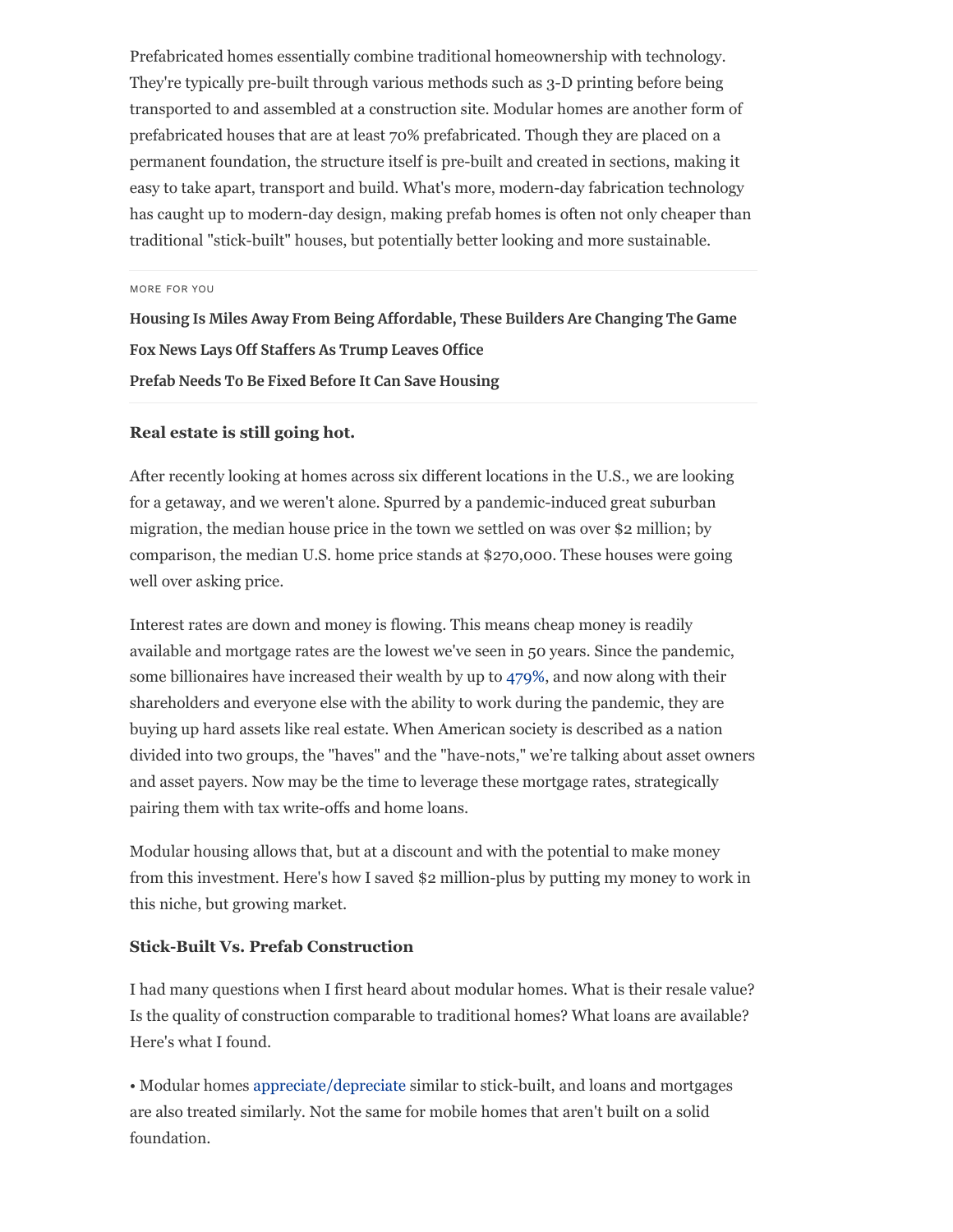• Building and construction currently account for [39%](https://www.worldgbc.org/news-media/WorldGBC-embodied-carbon-report-published) of all carbon emissions in the world, and typically 40% of construction materials end up in landfill.

• Modular homes, on the other hand, are more eco-friendly to build, use less energy while occupied and are easy to recycle and deconstruct at the end of their lifespan. Tax credits are also on the table as they can be recognized as a green form of building.

• Modular construction can last longer than stick-built houses and have been found to withstand winds of up to [180 mph.](https://affinitybuildingsystems.com/what-is-a-modular-home/)

• Traditional homes can take four to six months to build. Modular houses may take between [six and 10 weeks](https://www.moneycrashers.com/building-prefab-home-types-cost/).

## **Buy a Home for a Third of the Price**

The average property price in our town of interest was \$2 million to \$3.5 million. By comparison, the average modular price was \$600,000 to \$1 million. On the lower end, that's a 33% reduction in property value. So, do you get your money's worth?

A traditional property came with 1,000-1,300 square feet of space. Modular, on the other hand, offered 2,000-3,000 square feet on a quarter to one acre. The modular design we were interested in had a price point of \$900,000 for 3,000 square feet. That comes to about \$63 per square foot (this doesn't include hookups and foundation). On the other hand, the average cost per square foot to build a traditional home comes to \$200-\$500 per square foot depending on upgrades.

## **Hunting Around for Opportunities**

Right now a Google search on modular home developments doesn't lead to much. This is a market that is just starting to gain traction as developers and buyers can leverage the scale.

If you're looking to go modular, your best bet may be to find a developer creating a planned community of modulars as this allows you to utilize a conventional loan. After a down payment to reserve, you ideally won't need to pay until the house is fully built and financing options is provided by the developers. Realtors in your local market will be able to pin down modular housing opportunities, which are becoming more and more commonplace.

Building your own modular home also has its benefits as the increase in profit margin will be yours to keep. The catch is that you will likely have to use a building loan (which typically has higher rates of interest) or possibly tap into your mortgage, as conventional loans are not available.

### **The Future Is Modular**